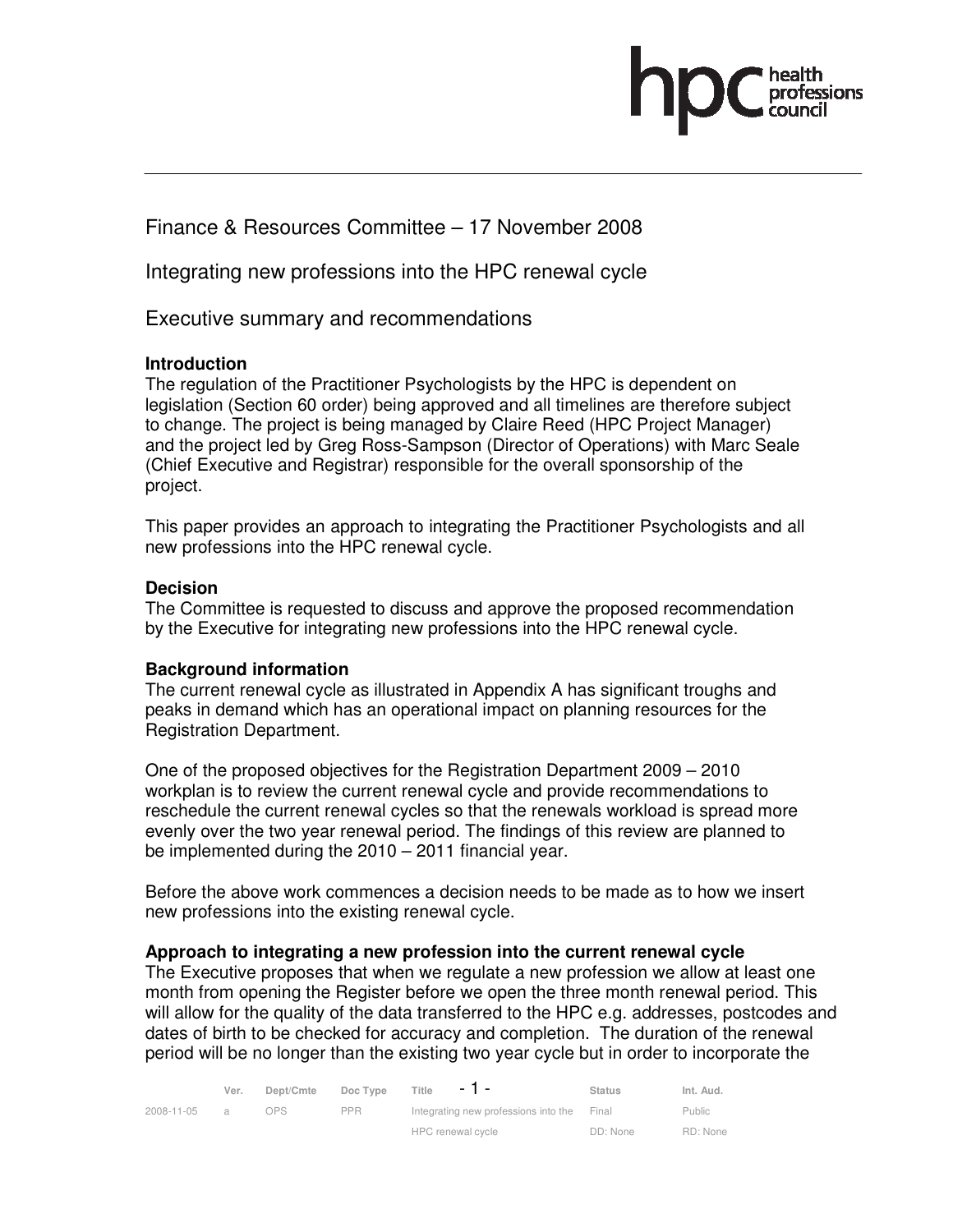new profession into a quiet period during the renewal cycle the proposal is to renew for part of the current two year cycle. For example if the new Register opened on 1 July 2008 the renewal cycle would operate between 1 August 2008 and 31 October 2008 and then the profession would be invited to renew again on say the 1 February 2011 i.e. an 18 month registration cycle initially and then going into the standard two year cycle thereafter. As illustrated in Appendix A this would result in the renewal cycle for the new profession being positioned into an operationally quiet period for renewals processing. The registrant would pay a pro rata renewal fee when first renewing but upon renewing for the second time would be charged the standard renewal fee.

#### **Resource implications**

To be included within the Registration Department workplan.

#### **Financial implications**

At least one month transition period whilst the data on the new part of the Register is checked which will ensure an efficient registration process.

#### **Appendices**

Appendix A – Renewal cycle peak periods

**Date of paper**  5 November 2008

|            | Ver.           | Dept/Cmte | Doc Type   | - 2 -<br>Title                             | <b>Status</b> | Int. Aud. |
|------------|----------------|-----------|------------|--------------------------------------------|---------------|-----------|
| 2008-11-05 | $\overline{a}$ | OPS.      | <b>PPR</b> | Integrating new professions into the Final |               | Public    |
|            |                |           |            | HPC renewal cycle                          | DD: None      | RD: None  |